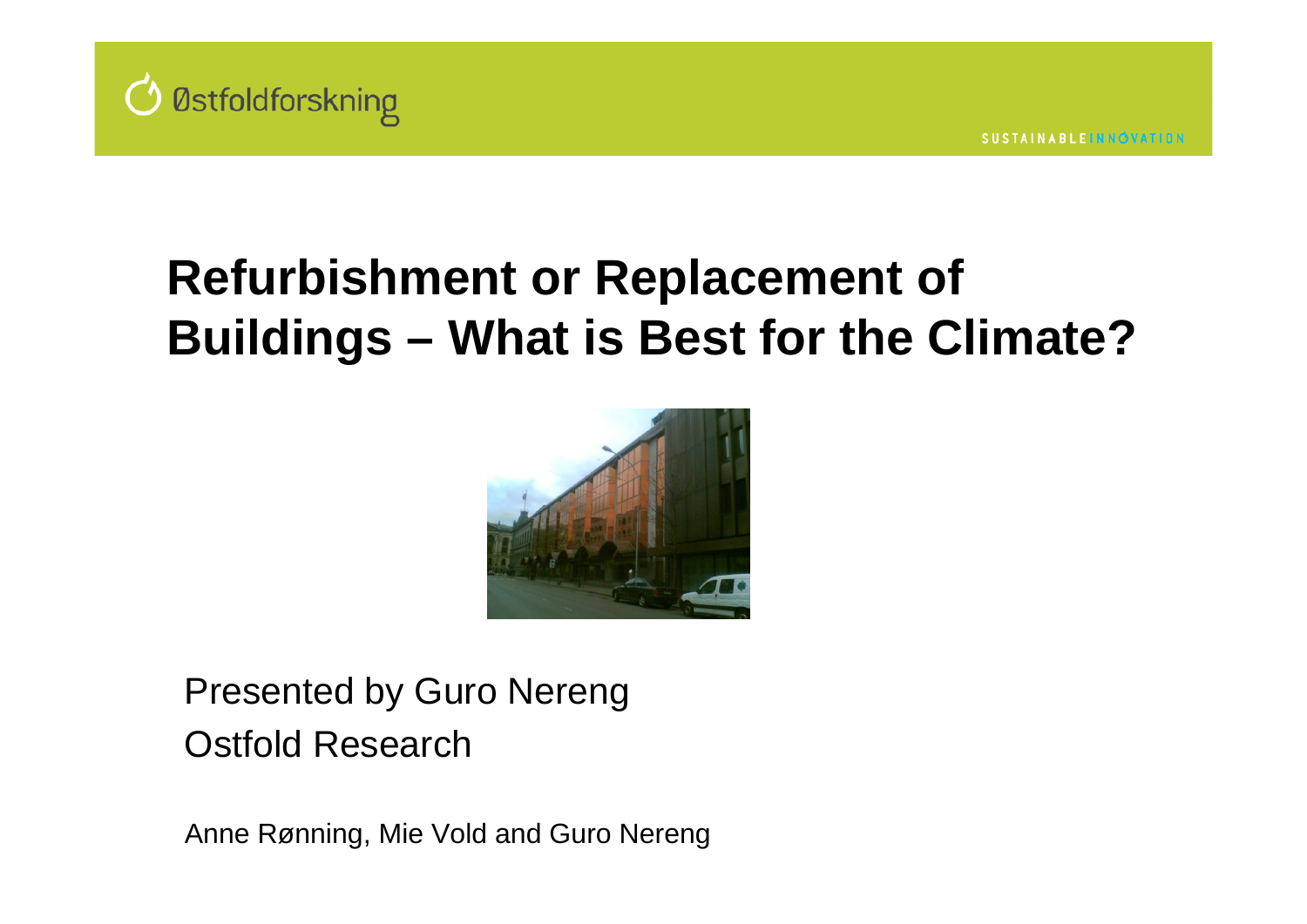

### Aim of the study

- 1. To document the GHG emissions from the two alternative solutions
- 2. To gain experiences from using LCA methodology as a basis for decision making in a feasibility phase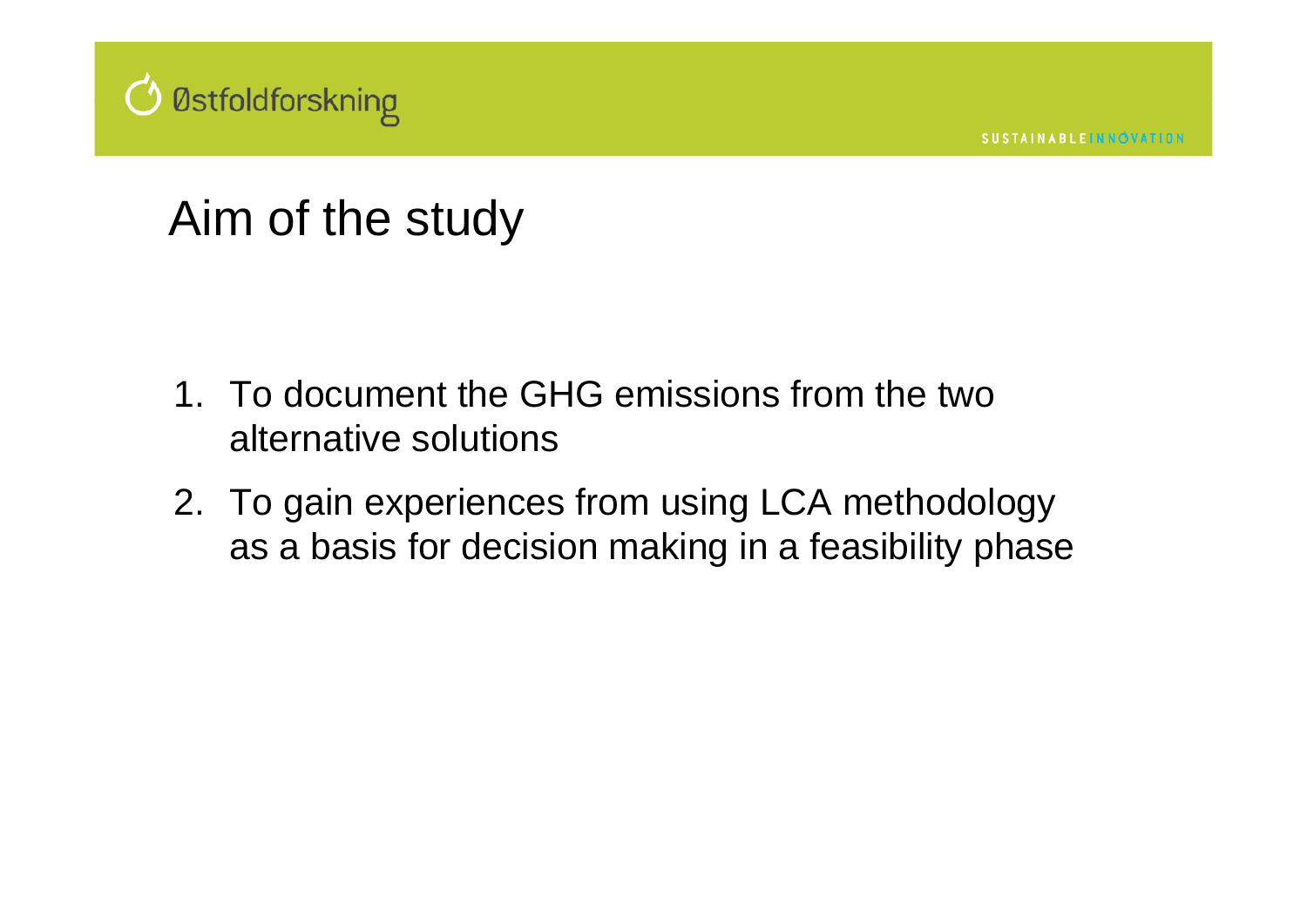

#### Cases

New construction:

- Existing building is demolished completely and new building is constructed
- New building has good adaptability

Refurbished construction:

- Demolishment of all interiors excluding primary building components and building envelope
- Rebuilding interior
- Medium adaptability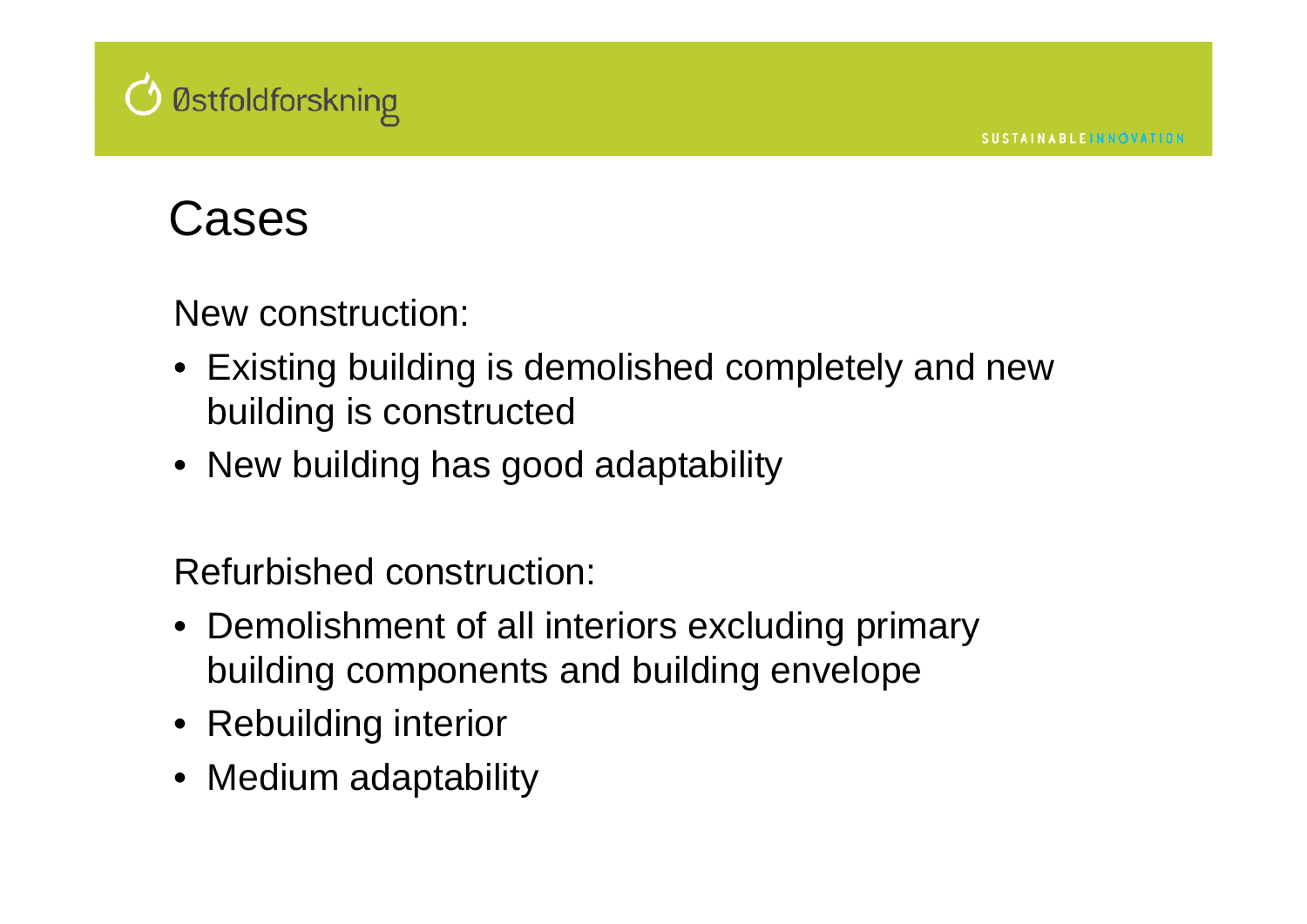# *O* Østfoldforskning

# Life cycle phases

- Demolishing and preparation for construction
- Building construction (cradle to gate for building materials and components)
- Operation
- Maintenance and Development

during 60 years service life

End of Life – was not included in the comparison due to lack of data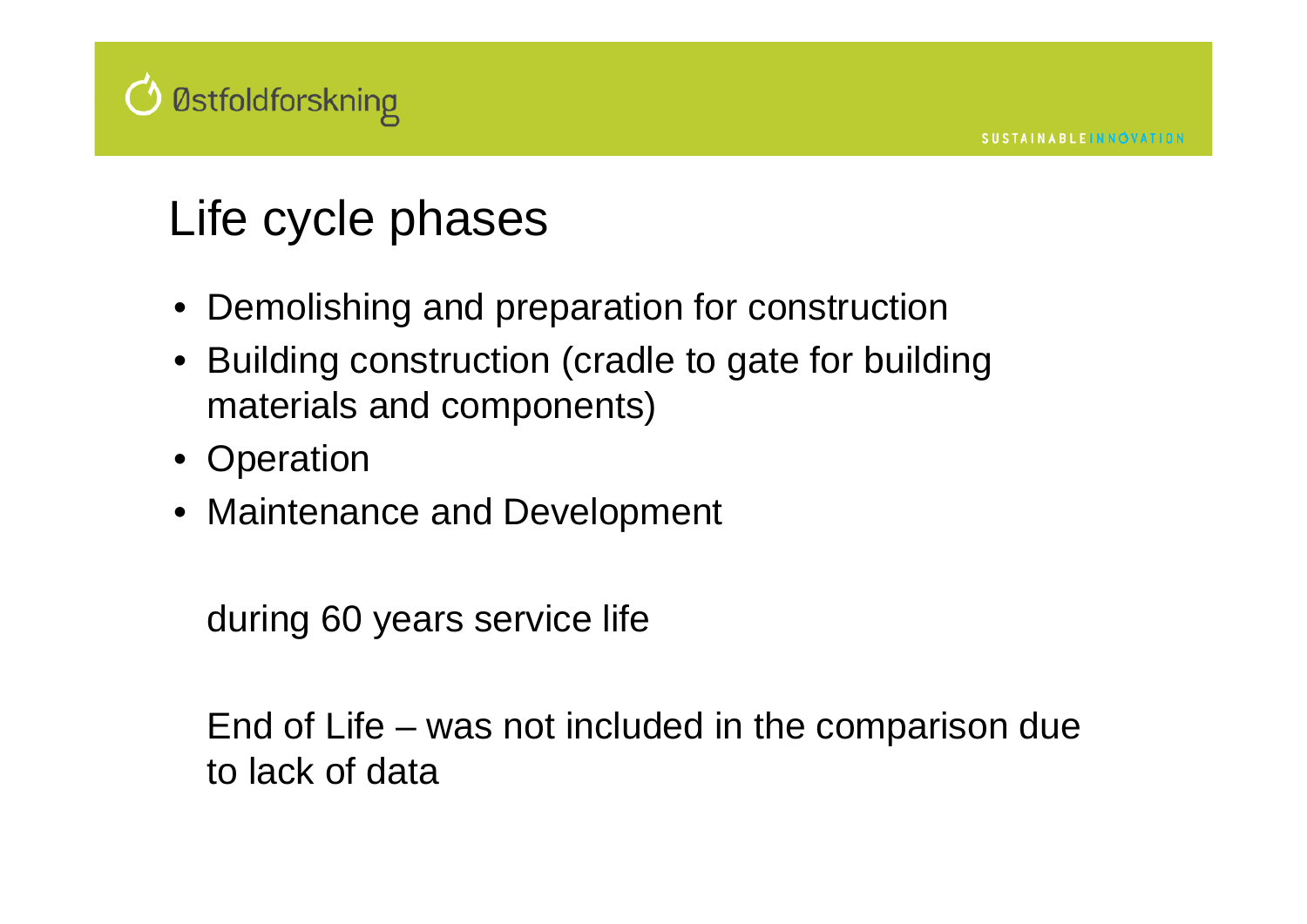# *O* Østfoldforskning

# Challenges for use of P-LCA

- 1. The construction sector in Norway does not have a tradition to evaluate their projects on mass basis, only in economical terms. Thus, one does not have key figures or experienced based calculations to lean on.
- 2. In a feasibility phase one doesn't know which materials will be chosen.
- 3. There are not environmental data available for all building materials and components.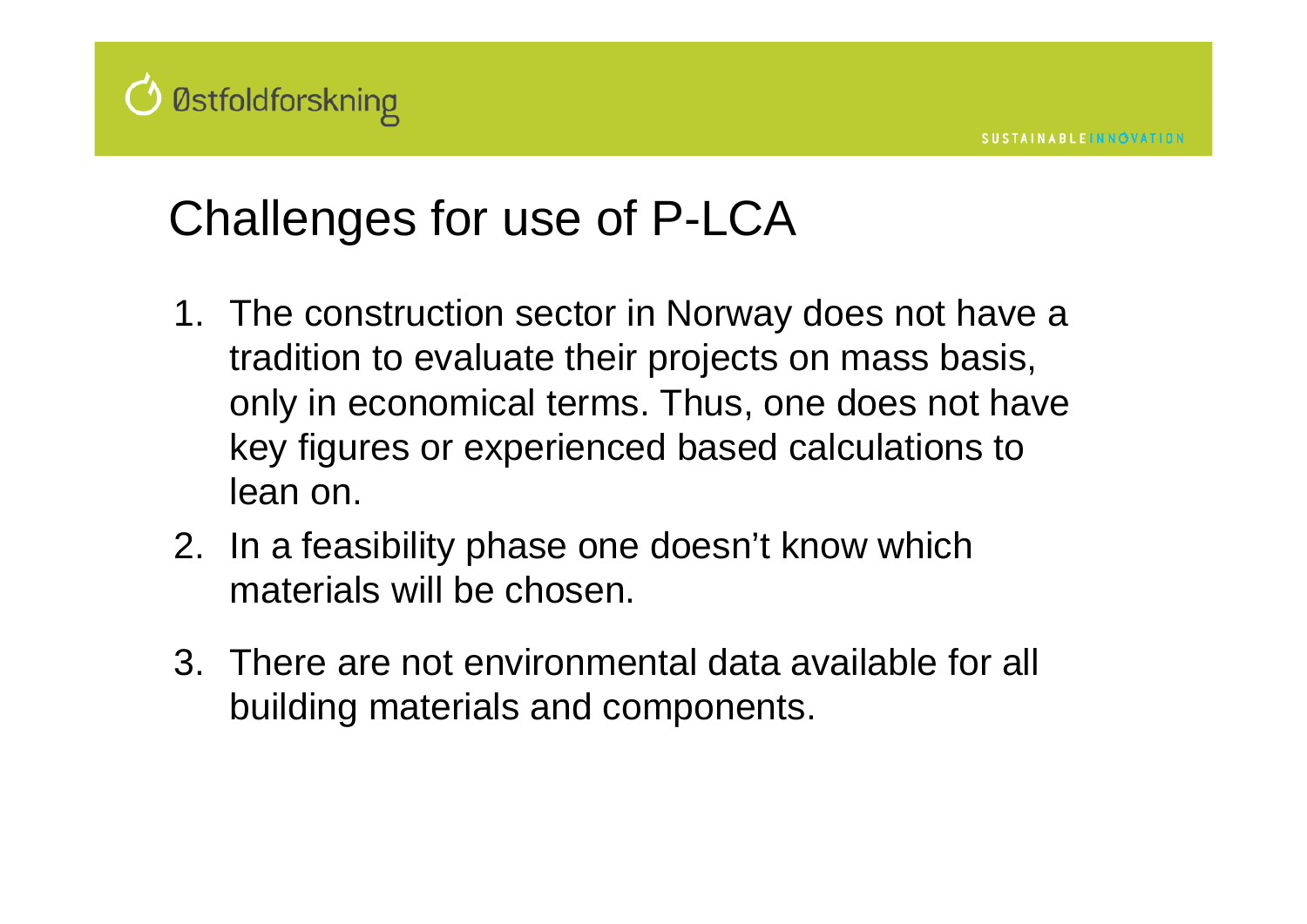

#### Data

- NAMEA statistics (National Account Matrix including Environmental Accounts)
	- Given as tonne GHG emissions per NOK
- Product specific emissions in those cases where the materials were given
	- EPDs for steel and concrete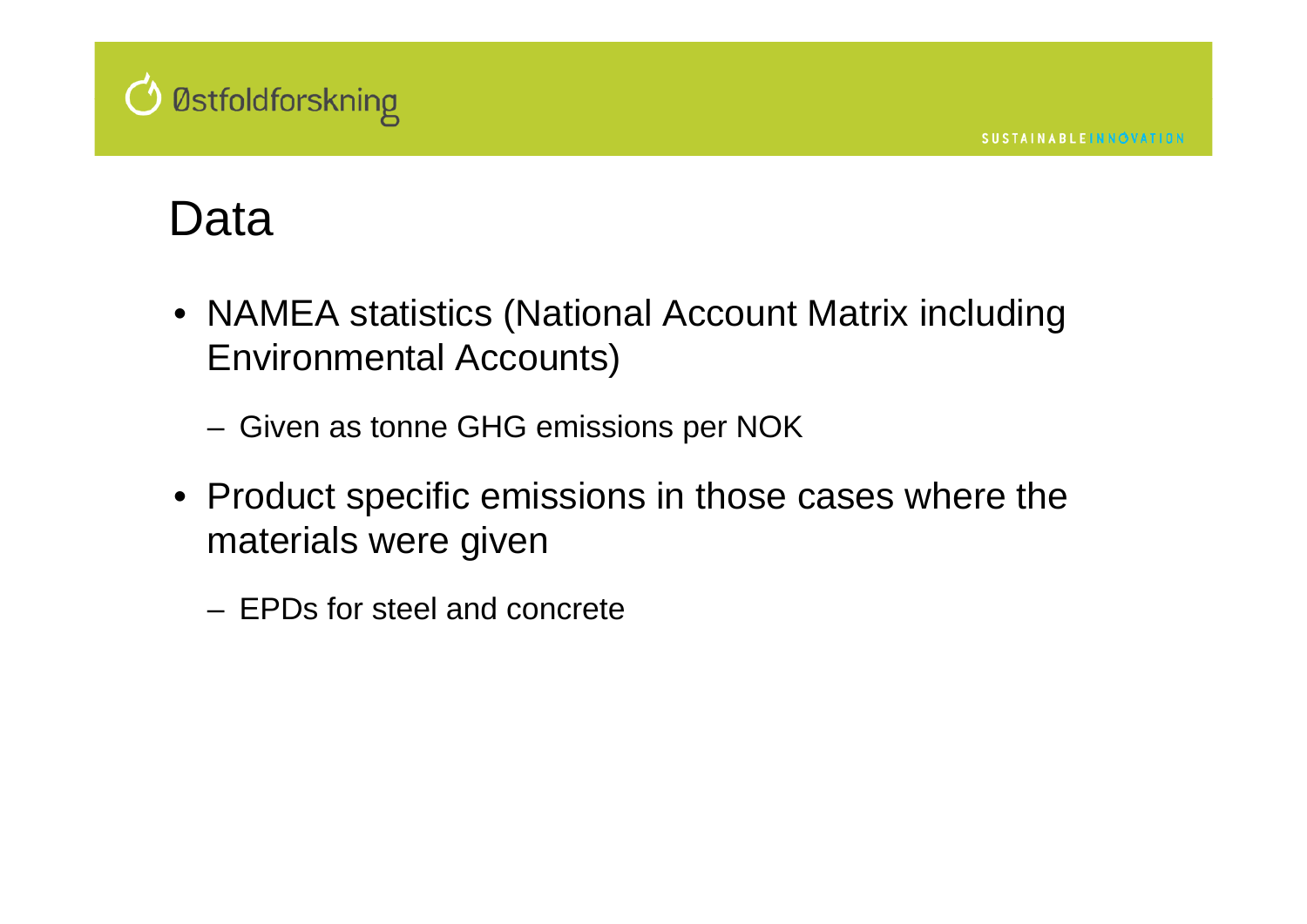

#### Assumptions operation

|                      |                                     | <b>New Construction</b>         | <b>Refurbished Construction</b> |
|----------------------|-------------------------------------|---------------------------------|---------------------------------|
| <b>Energy use</b>    | <b>Net energy demand</b>            | 100 kWh/m <sup>2</sup> and year | 300 kWh/m <sup>2</sup> and year |
|                      | Purchased electricity <sup>1)</sup> | 85 kWh/m <sup>2</sup> and year  | 174 kWh/m <sup>2</sup> and year |
|                      | District heating <sup>2)</sup>      |                                 | 126 kWh/m <sup>2</sup> and year |
| <b>Inspection of</b> | <b>Building conditions</b>          | Good performance, good          | Medium performance, medium      |
| technical            |                                     | routines                        | routines                        |
| equipments           | <b>Cost</b>                         | NOK 60,- $/m2$ per year         | NOK 90,- $/m2$ per year         |
| <b>Cleaning</b>      | <b>Building conditions</b>          | Good performance, good          | Good performance, good          |
|                      |                                     |                                 |                                 |
|                      |                                     | routines                        | routines                        |

1 Nord‐el mix (Nordic el production, loss included)

<sup>2</sup> FREVAR: Emissions per kWh produced + 10% loss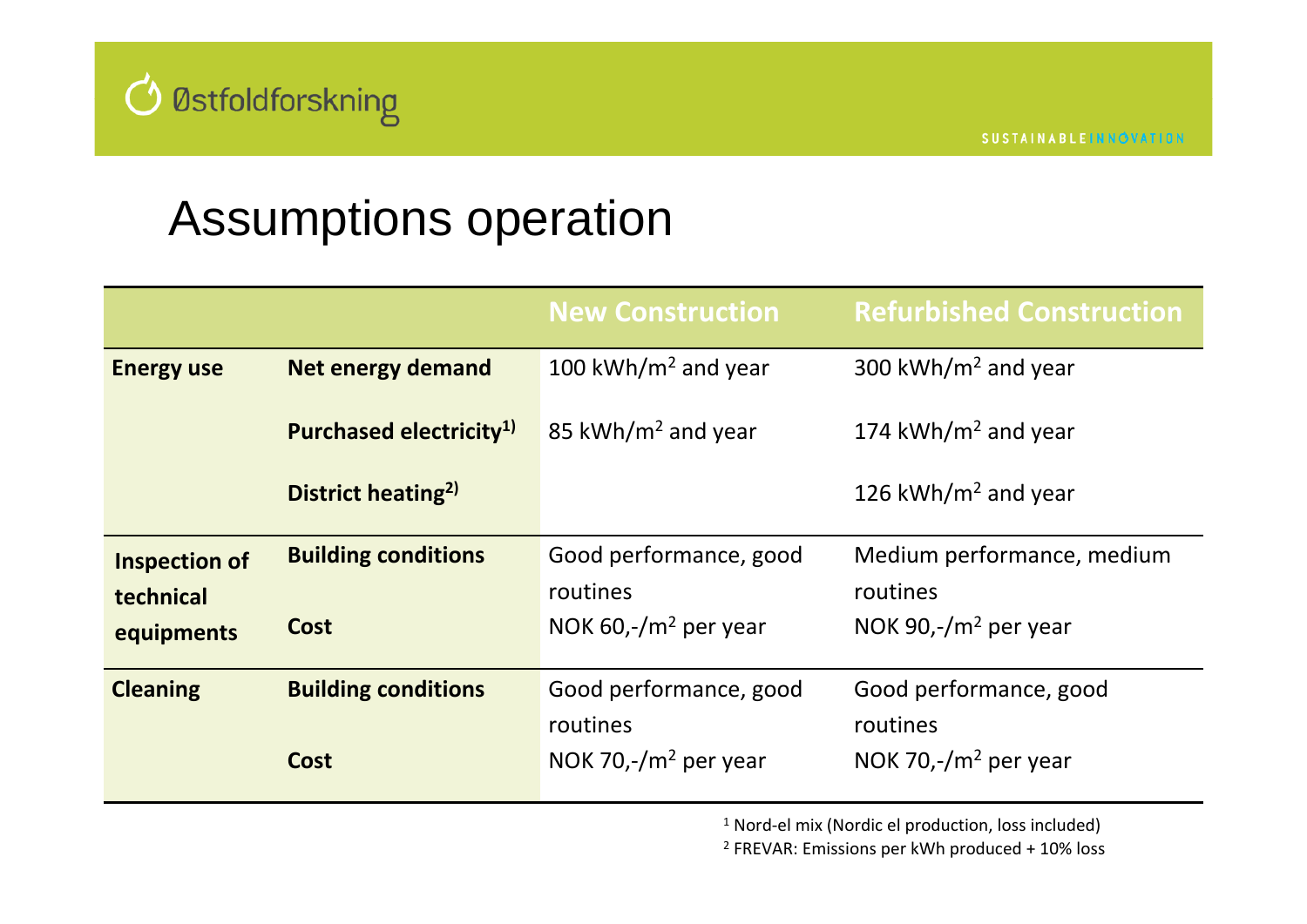

**SUSTAINABLEINNOVATION** 

# ssumption Maintenance/Development

|              | <b>New Construction</b>      | <b>Refurbished Construction</b> |
|--------------|------------------------------|---------------------------------|
| ng condition | Good adaptability            | Medium adaptability             |
|              | NOK 1.500,- $/m2$ floor area | NOK 4.500,- $/m2$ floor area    |
|              | Every 7th year               | Every 7th year                  |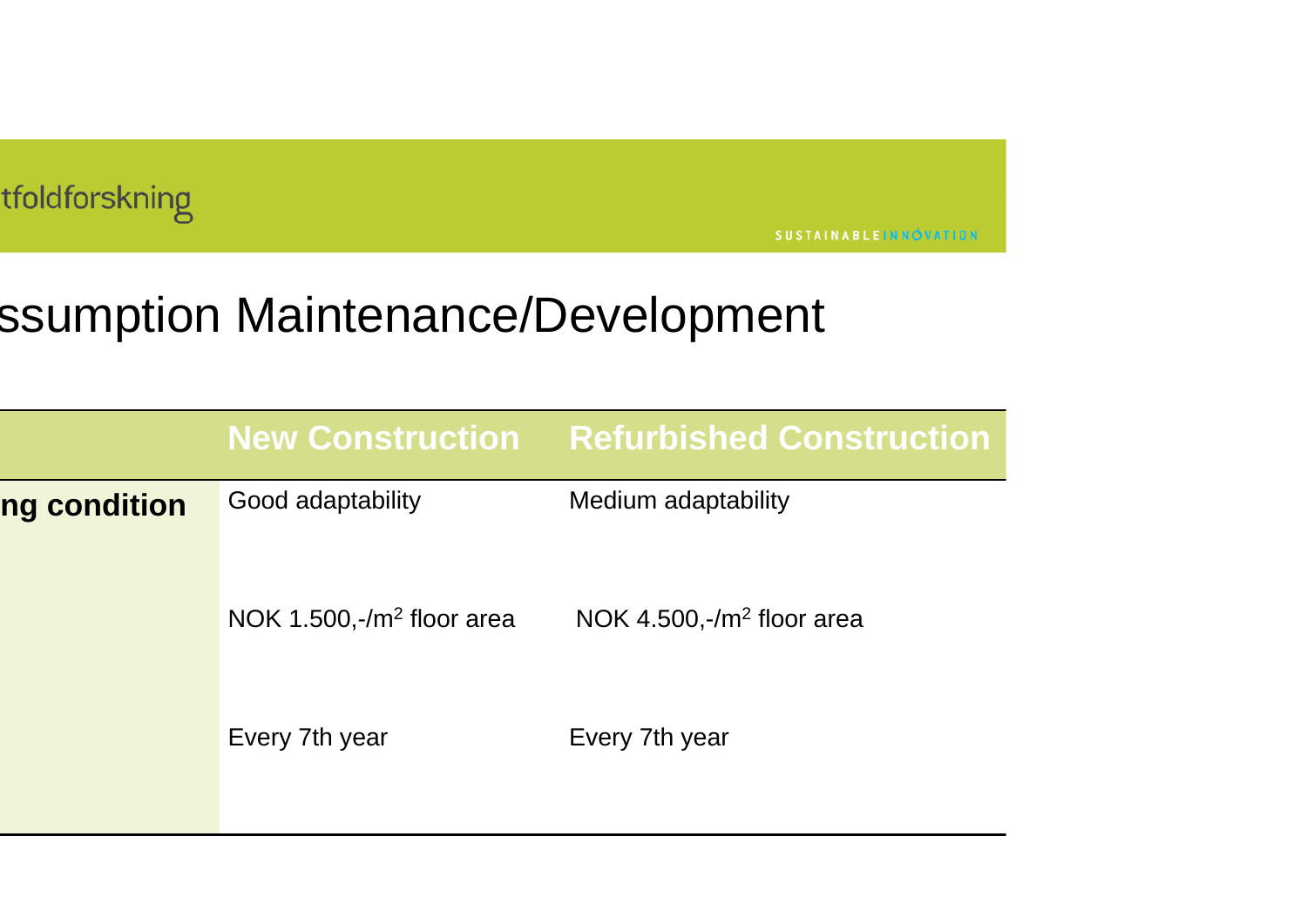#### tfoldforskning

**SUSTAINABLEINNOVATION** 

#### Total GHG-emissions during the life span of the constructions

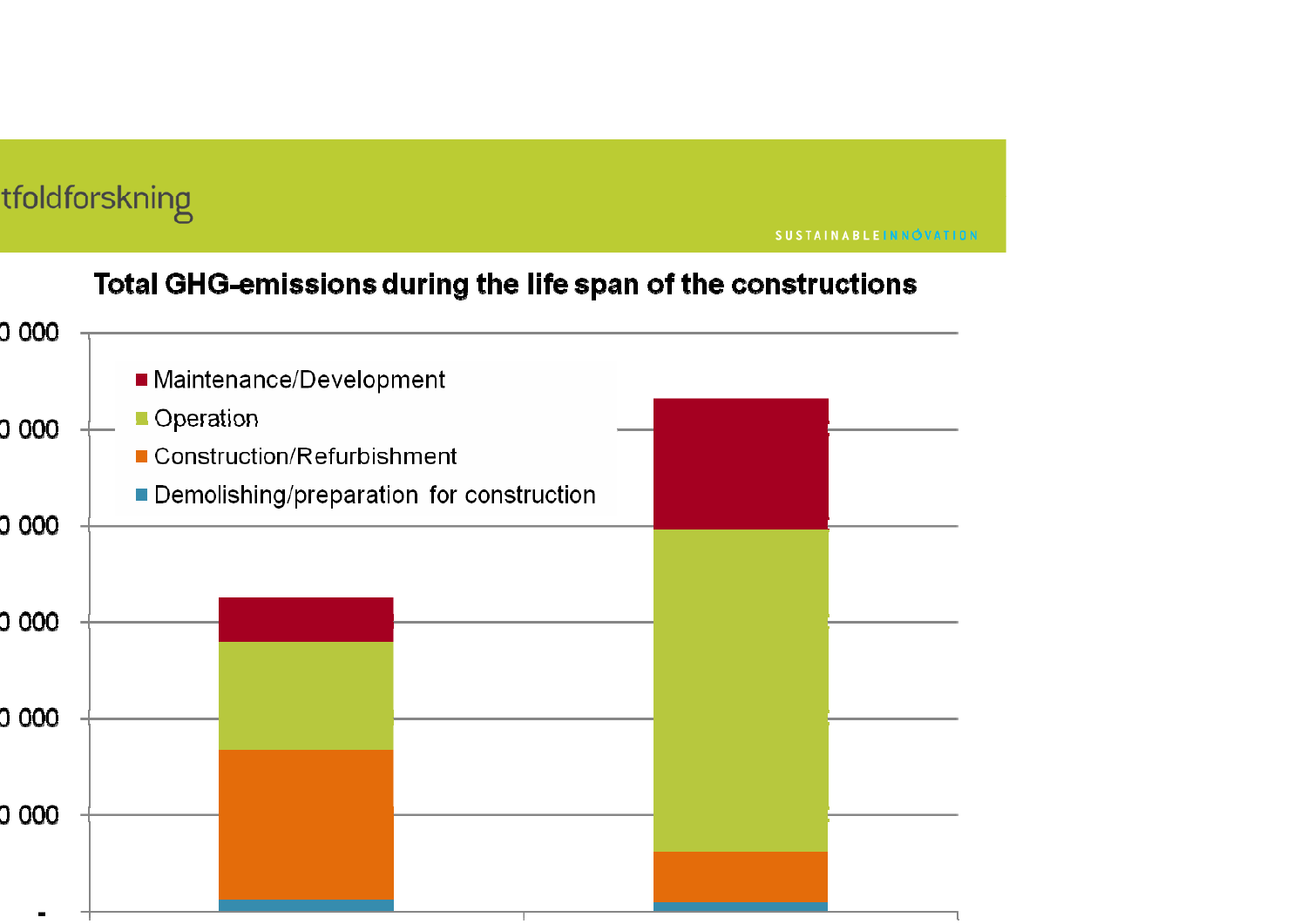#### tfoldforskning

**SUSTAINABLEINNOVATION** 

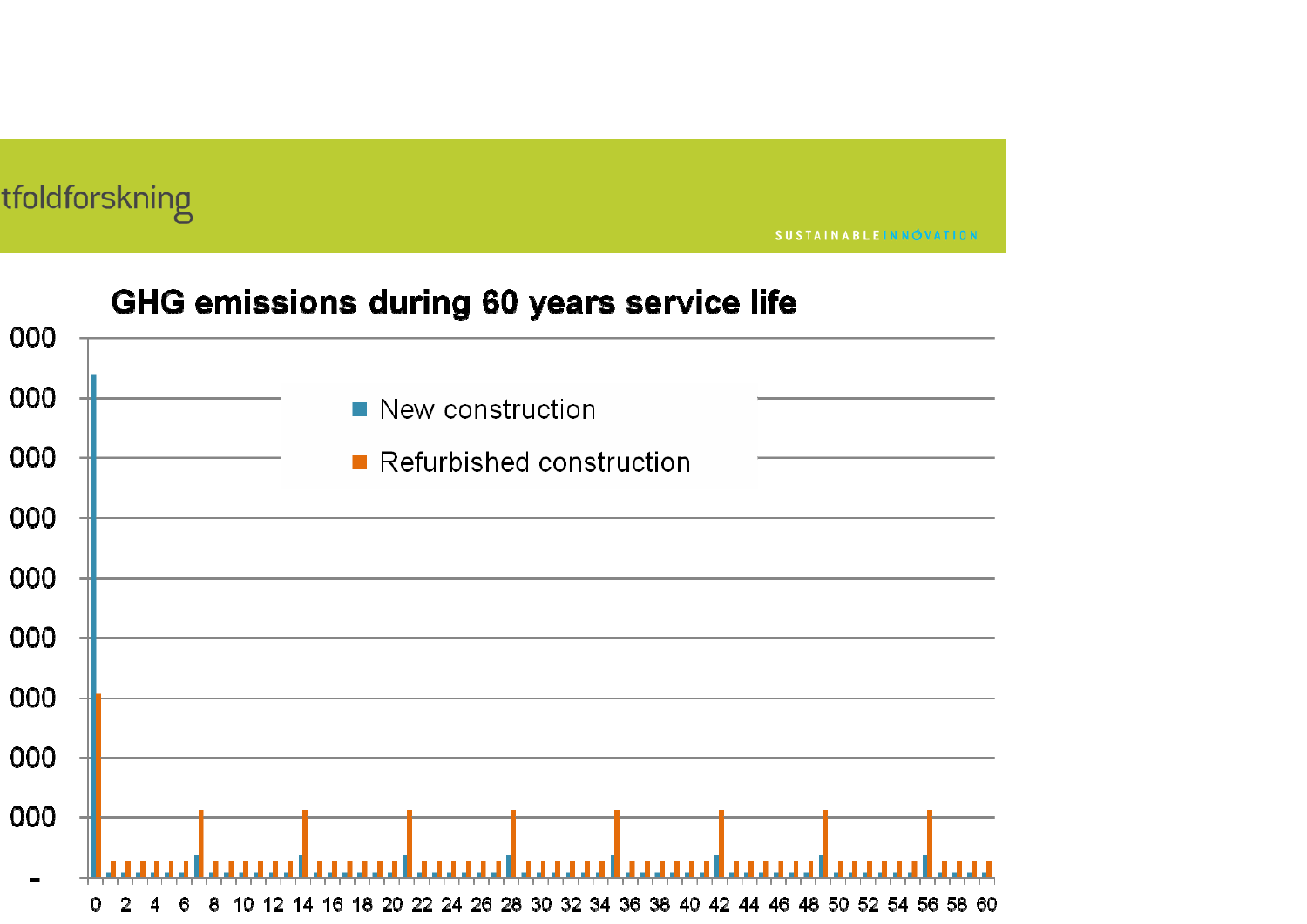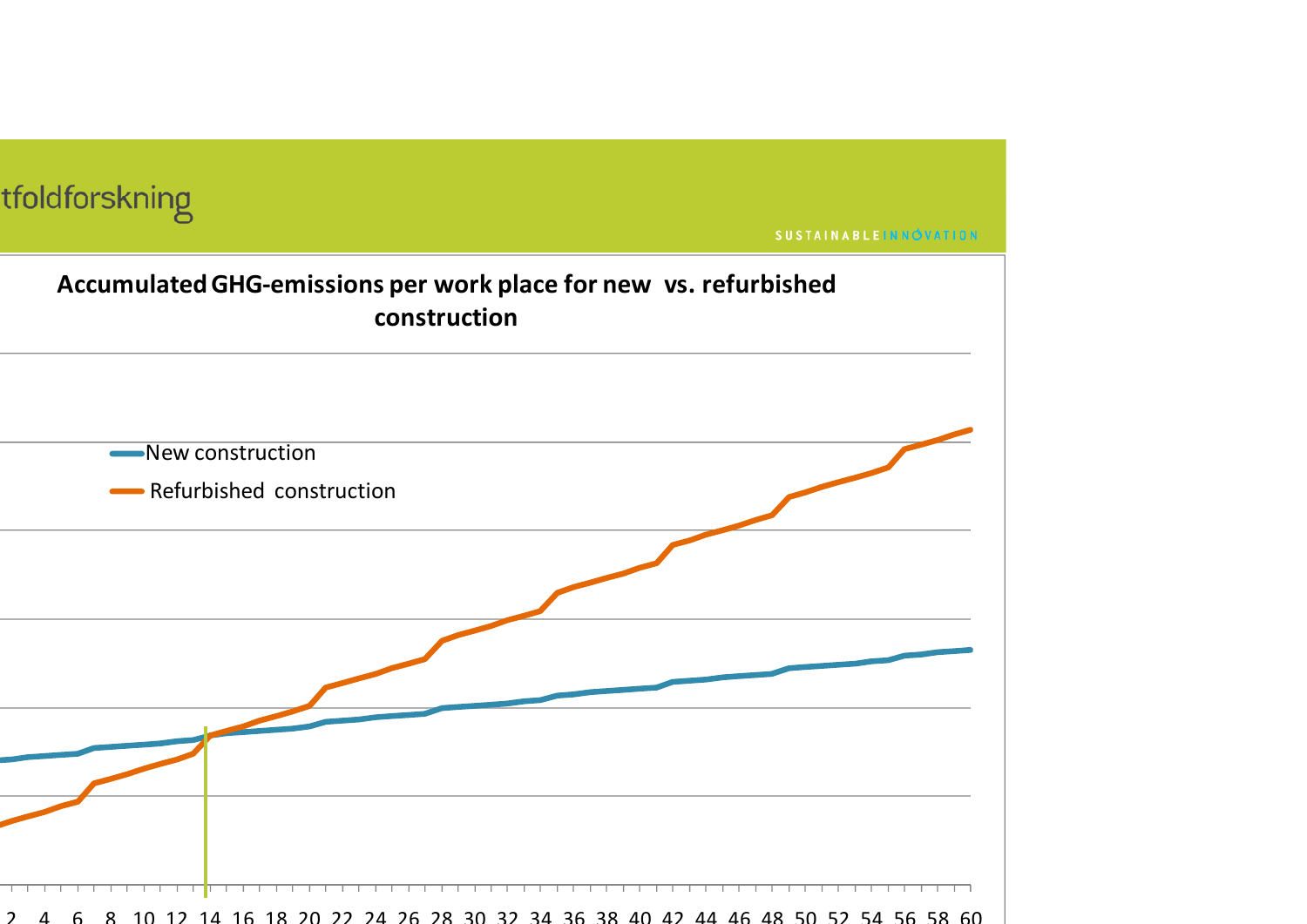**SUSTAINABLEINNOVATION** 

#### onclusion

From a climate point of view the most favourable strategy was to replace the existing construction and build a new one.

One can accept higher environmental load in the construction phase **if** the way the combination of building materials and solutions are affecting each other **increase the adaptability** of the construction and therefore **reduce the emissions** during the life time of the building

The results contributed to increased knowledge of the different choices in a feasibility phase may have on the life cycle activities in a buildings life span

When it comes to actual choices of material and technical solutions the service lives of different building products and components, and their effect on a building and its service life need to be analyzed more thoroughly